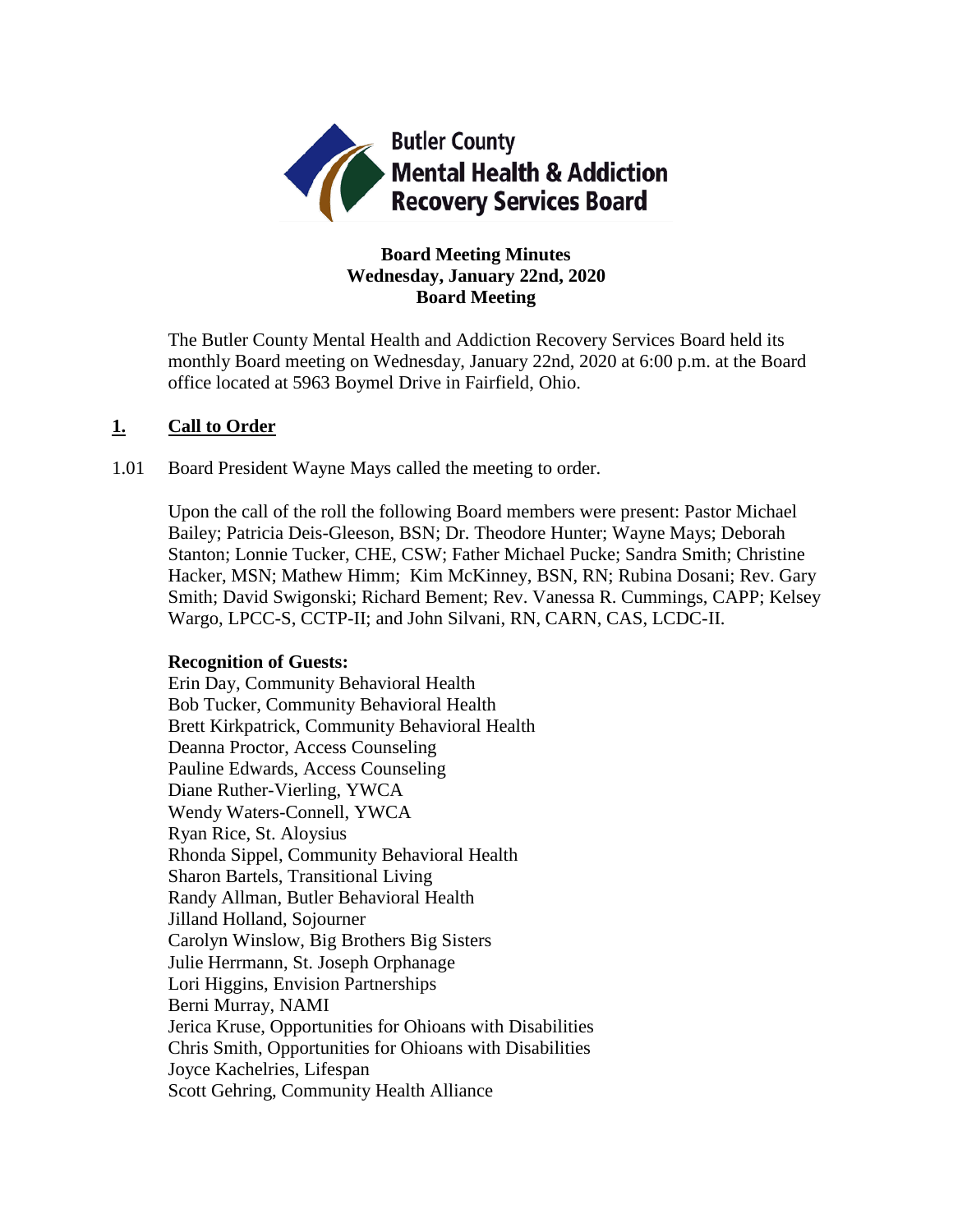- 1.02 Agenda Review *- No changes*
- 1.03 Public Comments on the Agenda - *No comments*

## **2. Presentation**

2.01 **Christopher Smith, Caseload Assistant, and Jerica Kruse, Vocational Rehabilitation Supervisor, from Opportunities for Ohioans with Disabilities** Christopher Smith and Jerica Kruse gave a presentation concerning the Opportunities for Ohioans with Disabilities (OOD).

## **3. Correspondence**

## 3.01 **Access Counseling Services Letter**

The Board received a letter from Access Counseling Services requesting an increase or startup funding for the following: Indigent Care, 7 Challenges for Adults Curriculum, School Based Crisis/Consultation, Community Engagement Center, and Mental Health Court.

Concerning Indigent Care - \$350,000 was requested to help offset a loss.

7 Challenges for Adults Curriculum - \$25,000 for startup in the first year and \$5,000 for materials the following year.

School Based Crisis/Consultation - \$60,000 a year for funding to cover the unbillable Crisis/Consultation time.

Community Engagement Center – 1.5 million for the startup program, which will include the property, renovations and startup.

Mental Health Court - \$300,000 renewal for three years.

## 3.02 **Butler Behavioral Health Letter**

The Board received a letter from Butler Behavioral Health requesting additional funding in the amount of \$260,000 for coordination and support services.

## 3.03 **YWCA of Hamilton Letter**

The Board received a letter from the YWCA of Hamilton requesting additional funding in the amount of \$179,170.00 for gap funding for the Goodman Place.

## 3.04 **Community Behavioral Health / Community First Solutions Letter**

The Board received a letter from Community Behavioral Health requesting additional funding in the amount of \$68,178.42 for infrastructure failures, which caused them to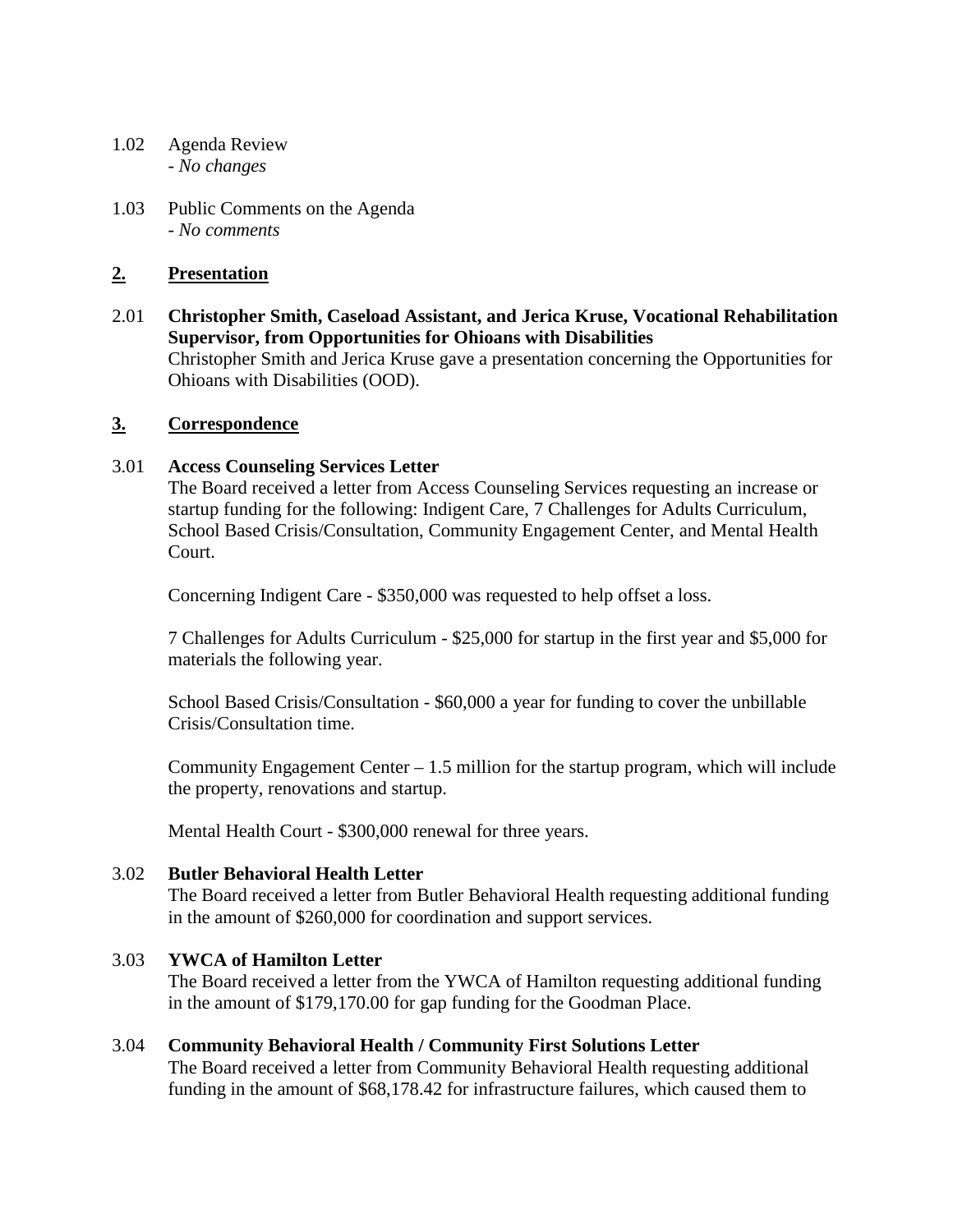close residential rooms to ensure client safety that reduced revenue and created a financial hardship for the Greater Miami Services program at Fort Hamilton Hospital. CBH asked for additional funds to address more infrastructure failures, Board subsidy for addictions, group home expansion, connections clinic program expansion and ongoing operational cost losses at Greater Miami Services.

# **4. Board Communication & Announcements**

## 4.01 Executive Director's Report

- I. "**Portman's Combating Meth & Cocaine Act to be Signed Into Law**," (2019, December 19) Retrieved from [https://www.portman.senate.gov/newsroom/press](https://www.portman.senate.gov/newsroom/press-releases/portmans-combating-meth-cocaine-act-be-signed-law)[releases/portmans-combating-meth-cocaine-act-be-signed-law](https://www.portman.senate.gov/newsroom/press-releases/portmans-combating-meth-cocaine-act-be-signed-law) U.S. Sentator Rob Portman passed the FY20 funding package on December  $12<sup>th</sup>$ , 2019 which included the Combating Meth & Cocaine Act which will give states more flexibility to use federal opioid funding to address psychostimulants.
- II. "**The FDA is fast-tracking a second psilocybin drug to treat depression**," Feltman, R. (2019, November 26) Retrieved January 16, 2020, from [https://www.popsci.com/story/health/psilocybin-magic-mushroom-fda](https://www.popsci.com/story/health/psilocybin-magic-mushroom-fda-breakthrough-depression/)[breakthrough-depression/](https://www.popsci.com/story/health/psilocybin-magic-mushroom-fda-breakthrough-depression/) Research has shown that psilocybin and LSD targets the same receptors in the brain, which can decrease the symptoms of depression and fear of death among cancer patients. Researchers have seen similar outcomes in the use of MDMA in tandem with therapy for Post-Traumatic Stress Disorder. The Usona Institute, a nonprofit medical research group has launched a Phase 2 clinical trial and is actively recruiting participants for an 80 person study. The trial will aim to determine the efficacy of treating depressed patients with single, one-time oral doses of psilocin.
- III. "**LOL For Your Health**," Reimers Cristol, R. (2018, August) Retrieved January 16, 2019 from [https://issuu.com/thehealthjournal.org/docs/hj\\_-\\_august\\_2018/26](https://issuu.com/thehealthjournal.org/docs/hj_-_august_2018/26) Laughing not only improves mood, it also has short-term mental, social and physical health benefits. Laughter has shown to reduce symptoms of depression, create intimacy, reduce blood pressure, alleviates the perception of pain, and relieves anxiety.
- IV. **"Can You Say … Hero,"** Junod, T. (1998, November 1) Retrieved January 16, 2019 from [https://classic.esquire.com/article/1998/11/1/can-you-say-her](https://classic.esquire.com/article/1998/11/1/can-you-say-hero) . This article discusses the Mr. Fred Rogers from Mr. Rogers Neighborhood television show and his therapeutic approach to children and adults.
- V. "**Ohio adults' knowledge of marijuana use and perception of its harm**," (2020, January 10) Retrieved from [https://www.interactforhealth.org/whats](https://www.interactforhealth.org/whats-new/253/ohio-adults-knowledge-of-marijuana-use-and-perception-of-its-harm/)[new/253/ohio-adults-knowledge-of-marijuana-use-and-perception-of-its-harm/](https://www.interactforhealth.org/whats-new/253/ohio-adults-knowledge-of-marijuana-use-and-perception-of-its-harm/)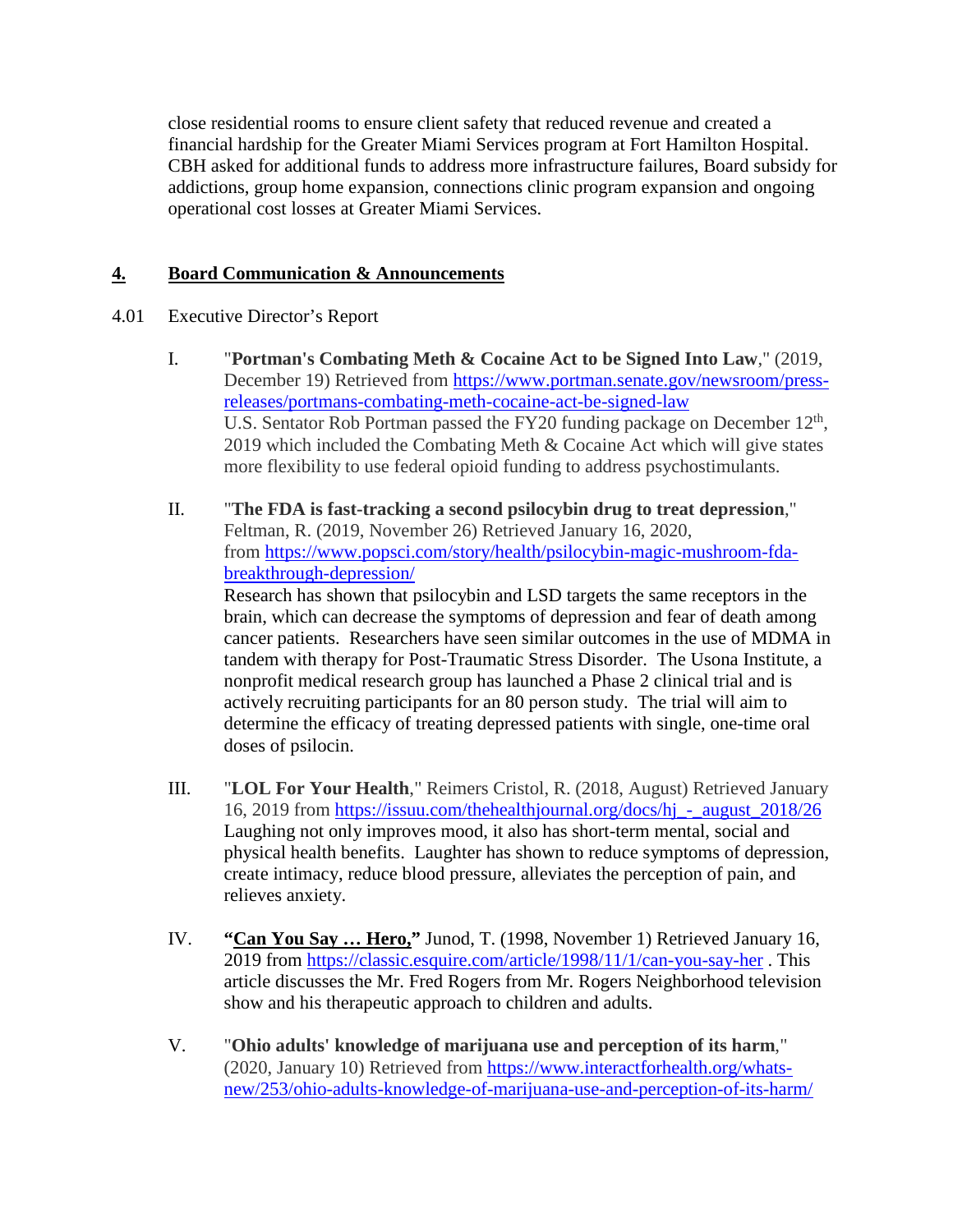Ohio legalized medical marijuana in 2016 and it became available in 2019. According to the National Survey on Drug use and Health, 44 million Americans ages 12 years or older in 2018 had used marijuana in the past year. In 2019, the Ohio Health Issues Poll asked adults about their knowledge about marijuana use among friends and family, their perception of harm and their participation in the medical marijuana program. 46% stated that they had a friend or family member who regularly uses marijuana. 47% said they think regularly using marijuana is a great deal or somewhat harmful. 84% have not sought medical marijuana information about whether they have a medical condition that can be treated with medical marijuana in the state of Ohio. 2% has had a doctor write a recommendation for the use of medical marijuana. As of October 2019, 46,000 Ohioans had bought marijuana through the new medical marijuana program.

### VI. **OhioMAS FY20-21 State Budget Highlights**

Butler County received \$170,151 of the 6 million dollar statewide allocation from the Crisis Flex Fund. It has been received and allotted to support the mobile crisis program and hotline services. The crisis infrastructure funds in the amount of 10 million dollars has not been allocated. Butler County received \$560,000 from the 18 million dollar statewide allocation from the K-12 Prevention funding. It is currently being processed. The State has received 6 million dollars for withdrawal management and 1.5 million for crisis stabilization. Butler County received \$36,000 for crisis stabilization and \$145,000 for withdrawal management for FY2020.

### VII. **Thanksgiving Shared Harvest Food Drive**

The Butler County Mental Health & Addiction Recovery Services Board collected a total of 200 pounds (167 meals) for their Shared Harvest food drive during the month of November.

### VIII. **Assistant Prosecuting Attorney Salary Letter**

The Board has received a letter from the Butler County prosecuting attorney confirming Cassandra Kiesey as the BCMHARS Board's subcontracting attorney along with her salary and benefits.

### IX. **Board Member Retreat**

Dr. Rasmus discussed having a Board member retreat in early April of 2020 concerning social media training, public relations, and levy education. He currently has two vendors who want to present.

### X. **Ad Hoc Committee Assignments Needed**

Ad Hoc Committee assignments are needed for the K-12 Prevention allocation process and Recovery Housing RFP.

#### XI. **One City En Blanc**

One City Against Heroin (OCAH) will be having a fundraiser which includes a three course dinner, auction and dance on February  $28<sup>th</sup>$  at 6:00 p.m.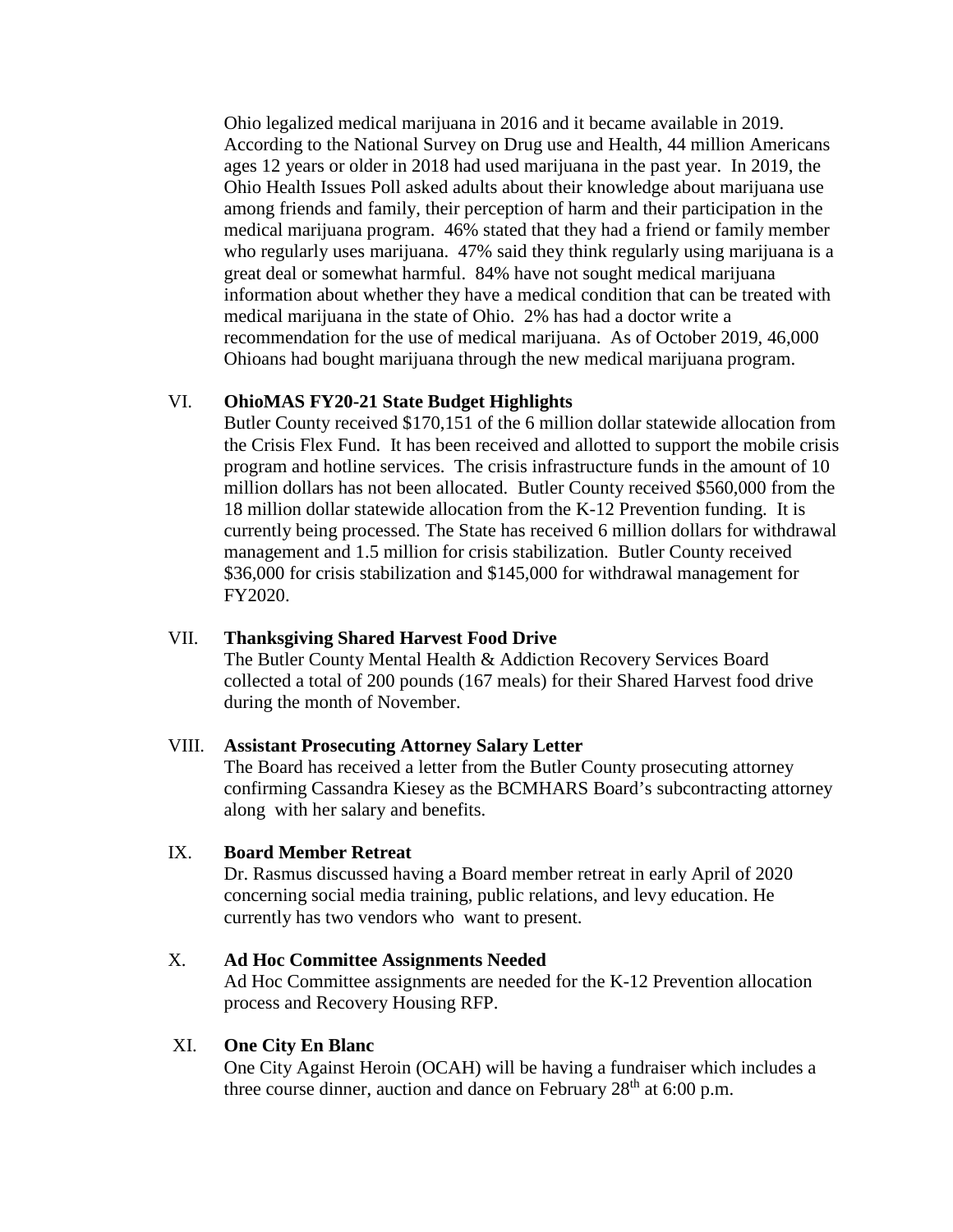## XII. **FHH Psych Unit**

The Fort Hamilton Hospital psych unit is closing as of February 28<sup>th</sup>. They will stop taking patients on February  $21<sup>st</sup>$ .

# XIII. **SAMHSA New BH Treatment Finder Tool** [https://findtreatment.gov](https://findtreatment.gov/)

Local MH/SUD Provider Call 1-877-250-4665 Application on<https://findtreatment/samhsa.gov>

Dr. Rasmus shared a link to Substance Abuse and Mental Health Services Administration's (SAMHSA) treatment facility finder. A phone number and link was also furnished for providers to request to have their names added.

# **5. Consent Agenda**

# 5.01 Consent Agenda Items

- A. November Board Meeting Minutes
- B. November Executive Committee Meeting Minutes
- C. January ARS Meeting Minutes
- D. January MH Meeting Minutes
- E. September Board Development Meeting Minutes

*Ms. Hacker motioned to approve the items in the consent agenda. Mr. Himm seconded the motion. The vote carried the motion.*

# **6. Review of Committee Meetings**

- 6.01 MH Committee January Meeting Review Ms. Hacker gave a brief update on the MH Committee Meeting activities this month.
- 6.02 ARS Committee January Meeting Review Mr. Himm gave a brief update on the ARS Committee meeting activities this month.

# **7. New Business**

# 7.01 **November Board Fiscal Report**

Mr. Rhodus shared the November Fiscal Report. The total funds collected were \$5,789,418, total administration expenditures were \$982,267, contract payments were \$6,173,329, with a current cash balance of \$19,448,598.

*Ms. Stanton motioned to approve the November Board Fiscal Report. Mr. Tucker seconded the motion. The vote carried the motion.*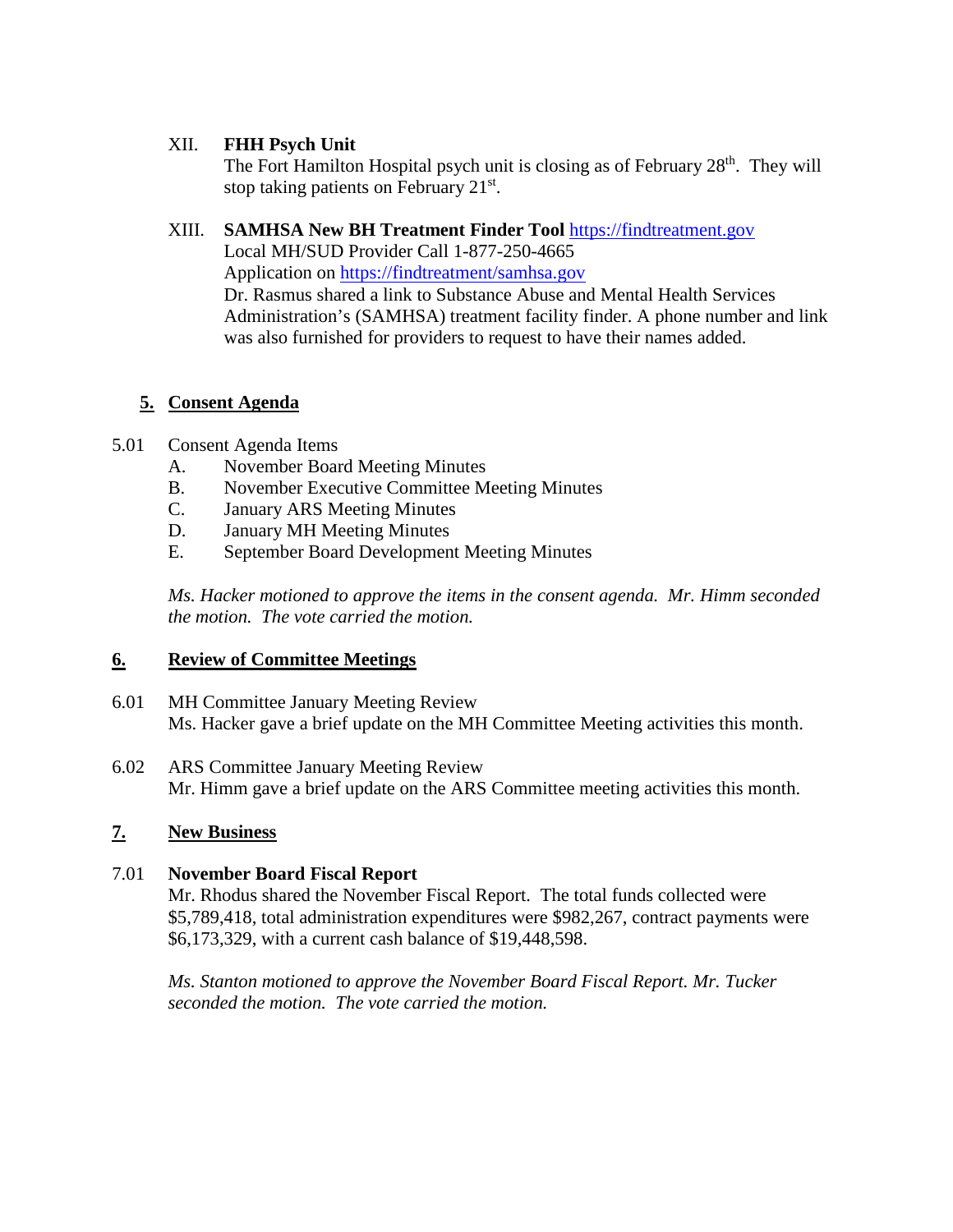### 7.02 **Budget Revisions**

**Beckett Springs Hospital** – Board requested increase of \$25,000 due to Heroin Hope Line. The contract is not to exceed \$558,757.

**Butler Behavioral Health** – Provider requested revision increase of \$5,000 for the MRSS program. An increase of \$90,000 for coordination and support. The contract is not to exceed \$2,161,237.

**Community Behavioral Health** – Provider requested revision increase of \$20,000 due to SUD Funding. An increase of \$151,750 for GMS to cover increased costs of running the FY20 program. An increase of \$28,000 for group home funding. An increase of \$18,000 for the Connections Program. A transfer of funding in the amount of \$60,000 to jail services. Pay an additional \$68,178.42 for loss of beds. The contract is not to exceed \$4,661,343.

**Transitional Living** – Provider requested revision in the amount of \$60,000 to increase bed capacity. An increase of \$42,000 for services including assessments, coordination & support, counseling & therapy, medical & related. Contract not to exceed \$1,899,440.

**YWCA of Hamilton** – Provider requested revision in the amount of \$89,500 for gap funding. Contract not to exceed \$467,650.

*Ms. Deis-Gleeson motioned to approve the Budget Revisions. Ms. Stanton seconded the motion. The vote carried the motion.*

## 7.03 **FY19 Provider Audit Recap**

Providers are required to provide an annual financial audit by a certified public accountant six months after the close of the fiscal year. Mr. Rhodus shared the current FY19 provider audit report.

### 7.04 **Fee Schedule Rate Change Revised**

There was a BH Redesign fee schedule rate change in August. There were a few inconsistencies that need to be addressed. Dr. Rasmus requested the Board to approve the amended fee schedule rate change that was provided by Mr. Rhodus.

*Ms. Stanton motioned to approve the Fee Schedule Rate Change. Mr. Tucker seconded the motion. The vote carried the motion.*

### 7.05 **Board Forecast**

Mr. Rhodus shared the Multi-Year Forecast for FY2020 to FY2025 for the Board member information. Dr. Rasmus emphasized the deficit spending the Board is currently experiencing.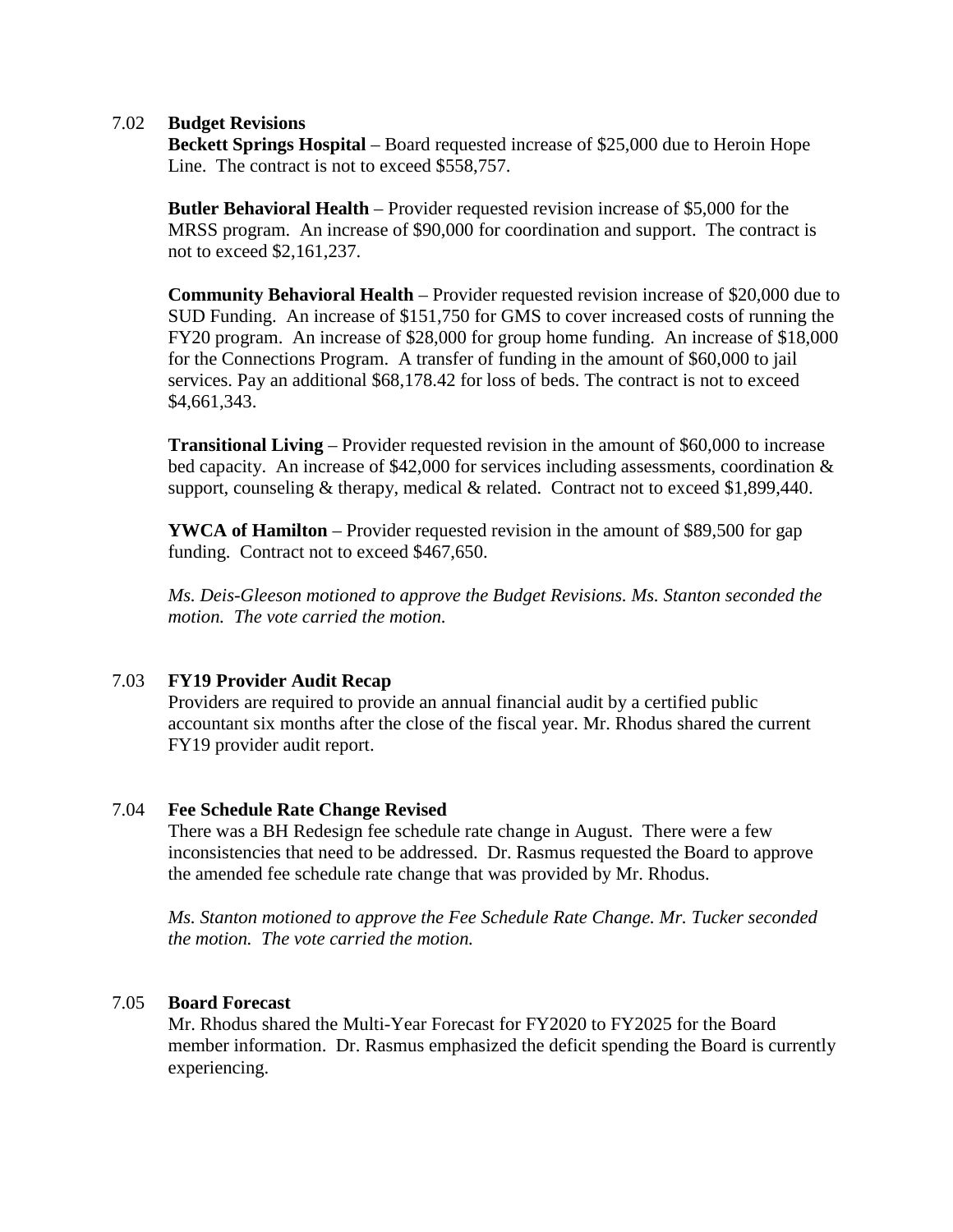### 7.06 **Program Narratives**

The program narratives are a part of the contract and explain the programs that are funded. Community Behavioral Health Jail Services Program, Tradition SUD Services and Beckett Springs Heroin Hopeline has been updated.

*Ms. Stanton motioned to approve the Program Narratives. Ms. McKinney seconded the motion. Mr. Tucker abstained from the vote. The vote carried the motion.*

### 7.07 **Culture of Quality Standard Update**

In compliance with the culture of quality, Ms. Coats requests that the suicidal behavior and crisis scenario policy be added to the BCMHARS board policies and procedures.

*Mr. Tucker motioned to approve the Suicidal Behavior and Crisis Scenarios Policy. Ms. Stanton seconded the motion. The vote carried the motion.*

### 7.08 **Audit and Field Protocol**

The audit and field protocol was revised to be more current and up to date.

*Ms. Stanton motioned to approve the Audit and Feld Protocol. Mr. Himm seconded the motion. The vote carried the motion.*

## 7.9 **Recovery Housing RFP**

BCMHARS Board staff has an RFP proposal to expand Butler County Recovery Housing, focusing on level 2 and 3. The final draft of the RFP with all of the attachments are on BoardDocs for download. The issue date will be Thursday, January  $23^{rd}$ . An interested provider conference will be held on Thursday, February  $6<sup>th</sup>$  at 9:00 a.m. at the Board office. There will be a mandatory provider training on February 18th, 9:00 a.m. to 4:00 p.m. at the Board office that will include Daniel Gray through Recovery Housing Association. There will be an Ad Hoc Committee presentation and review meeting on May  $6<sup>th</sup>$  at 2:00 p.m. at the Board office for any proposals that were turned in by the April  $20<sup>th</sup>$  due date.

The Ad Hoc Committee members will be Matt Himm, Father Michael Pucke, Kelsey Wargo and Rev. Gary Smith as an alternate.

*Mr. Himm motioned to approve the Recovery Housing RFP. Ms. Deis-Gleeson seconded the motion. The vote carried the motion.*

### 7.10 **K-12 Prevention Funding**

Butler County received \$560,000 from the state for K-12 prevention funding. The school districts and specialty schools are required to go through a process of online assessment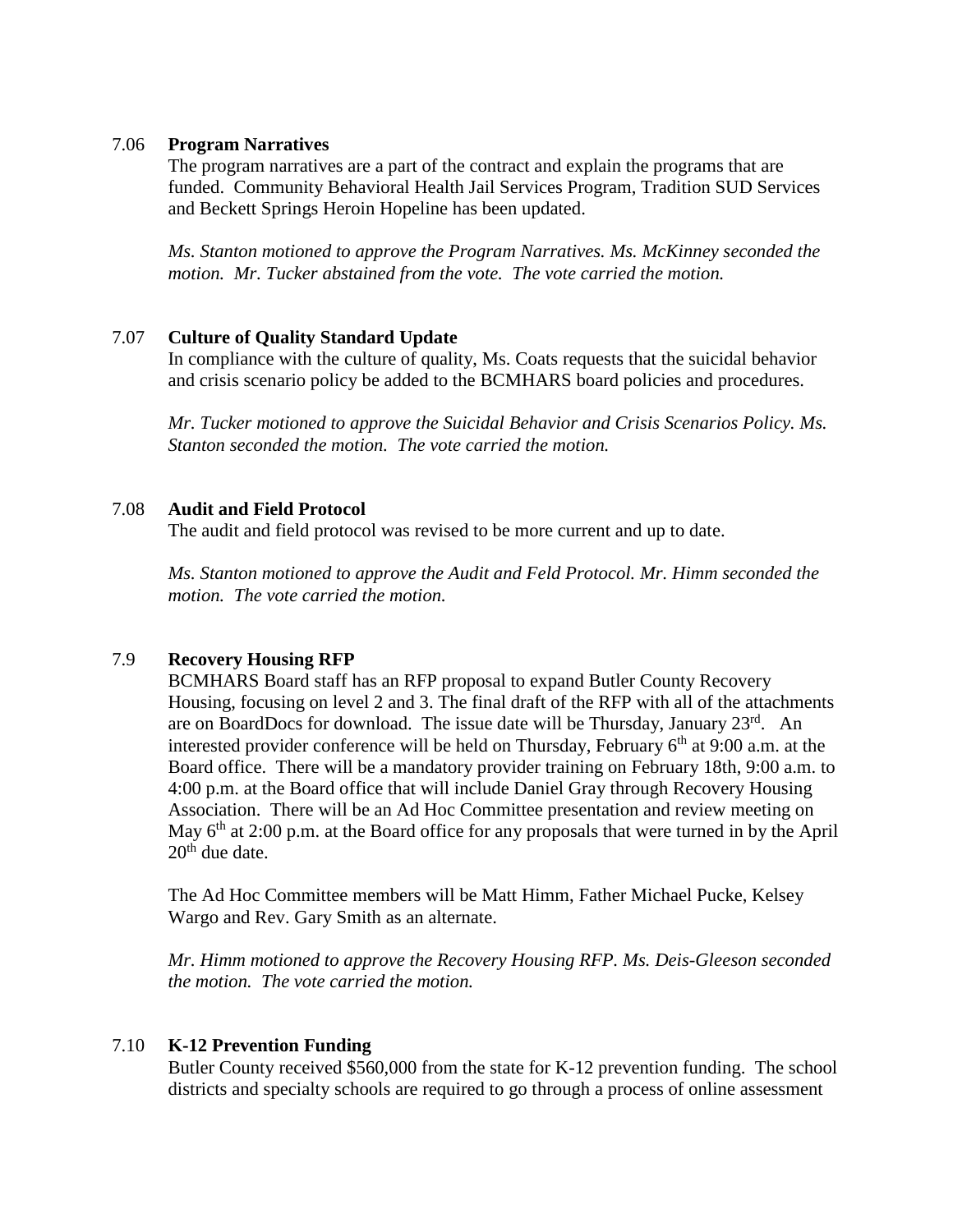and completion of an action plan. They are due to the BCMHARS Board office by January  $31<sup>st</sup>$ . An ad hoc selection committee is needed to review the action plans to make the determination of how to allocate the funding. The selection meeting is February 27th at 3:00 p.m. at the Board office

The Ad Hoc Committee members will be Rev. Vanessa Cummings, Christine Hacker, Pastor Michael Bailey and Dr. Theodore Hunter as an alternate.

### 7.11 **Updated King Consultation, LLC Contract**

Kim Grimes of King Consultation, LLC is the Board's expert CPA. She is the consult for the fiscal department and is utilized frequently. Her contract was \$2,000. It is being extended to \$4,000.

*Mr. Tucker motioned to approve the King Consultation, LLC Contract. Ms. Stanton seconded the motion. The vote carried the motion.*

### 7.12 **Updated Diane Zucker Contract**

Diane Zucker is an expert coder and has been used by the Board for consultation services. The Board endorsed a nine month contract at the September 2019 board meeting. She has been providing online training on Medicare, Medicaid & third Party insurance that is being recorded and added to the Board's website. Her consultations to the Board staff has been very beneficial. Her contract was originally \$3,500. It is being increased to \$6,000.

*Ms. McKinney motioned to approve the Diane Zucker Contract. Ms. Deis-Gleeson seconded the motion. The vote carried the motion.*

#### 7.13 **Community First Pharmacy Agreement**

Community First Pharmacy is a licensed pharmacy by the Ohio Board of Pharmacy. The purpose of the \$80,000 agreement is to facilitate payment for subsidized substance use disorder treatment medication for clients who are incarcerated or who are unable to pay.

*Ms. Dosani motioned to approve the Community First Pharmacy Agreement. Ms. Stanton seconded the motion. The vote carried the motion.*

#### 7.14 **Projector Proposal**

Rauland SoundCom Systems / Ametek has proposed a replacement of the projectors, mounting and cables in both the board and the continuing education room in the amount of \$10,313.85. The lamp projectors will be replaced with 4500 lumen laser projectors for better quality. They will also be maintenance free, which will reduce costs.

*Mr. Tucker motioned to approve the Rauland SoundCom Systems Proposal. Mr. Swigonski seconded the motion. The vote carried the motion.*